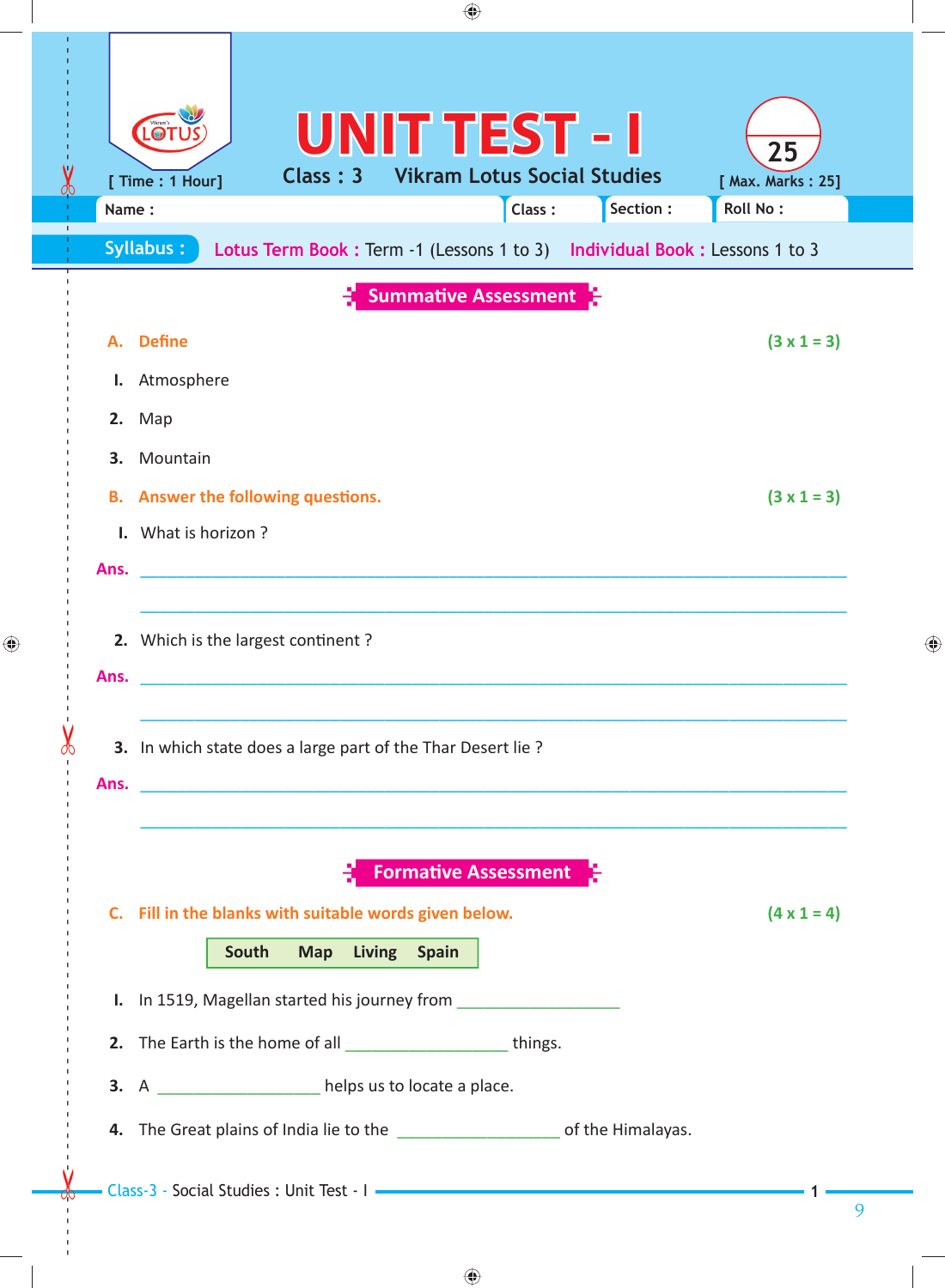|    | D. Write 'T' for True and 'F' for False statements.               |  | $(5 \times 1 = 5)$ |  |
|----|-------------------------------------------------------------------|--|--------------------|--|
| ı. | The lower slopes of the Himalayas are called terai.               |  |                    |  |
| 2. | The ocean floors are not plain or flat.                           |  |                    |  |
| 3. | The place where the land and seemeet is called horizon.           |  |                    |  |
| 4. | The bottom of a map is west.                                      |  |                    |  |
| 5. | Brahamputra river is called Padma in India.                       |  |                    |  |
| Ε. | Multiple choice questions Tick $(\checkmark)$ the correct option. |  | $(5 \times 1 = 5)$ |  |
| 1. | Mt. Everest is located in<br>(i) India<br>(ii) Nepal              |  |                    |  |
|    | (iii) China                                                       |  |                    |  |
|    | (iv) Pakistan                                                     |  |                    |  |
| 2. | Which of the following lies in the south of India?                |  |                    |  |
|    | (i) The Greater Himalayas                                         |  |                    |  |
|    | (ii) Bay of Bengal                                                |  |                    |  |
|    | (iii) Arabian Sea                                                 |  |                    |  |
|    | (iv) Indian Ocean                                                 |  |                    |  |
| 3. | The largest water body on the Earth is                            |  |                    |  |
|    | (i) Pacific Ocean                                                 |  |                    |  |
|    | (ii) Atlantic Ocean                                               |  |                    |  |
|    | (iii) Indian Ocean                                                |  |                    |  |
|    | (iv) River Nile                                                   |  |                    |  |
| 4. | A globe is useful for studying the different parts of the         |  |                    |  |
|    | (i) Universe                                                      |  |                    |  |
|    | (ii) Earth                                                        |  |                    |  |
|    | (iii) Country                                                     |  |                    |  |
|    | (iv) Ocean                                                        |  |                    |  |
|    |                                                                   |  |                    |  |

Class-3 - Social Studies : Unit Test - I **2**

 $\bigoplus$ 

10

 $\bigoplus$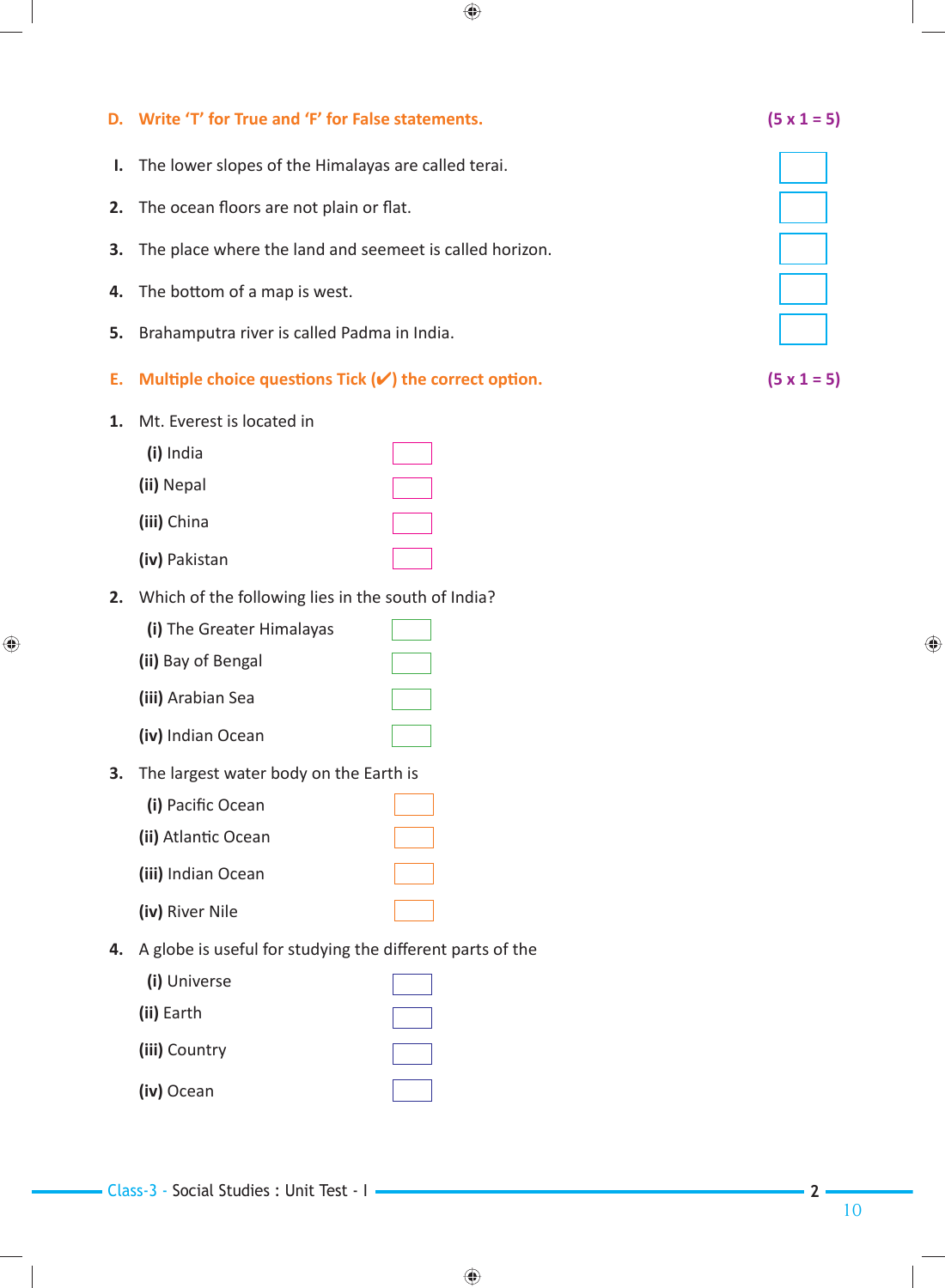**5.** Neil Armstrong was a famous

| (i) Doctor      |  |
|-----------------|--|
| (ii) Player     |  |
| (iii) Astronaut |  |

## **F. Match the following columns. (5 x 1 = 5)**

 **Column - A Column - B**

 **I.** Book of small maps **(a)** Asia

 **2.** Cartographer **(b)** Land masses

- 
- **4.** Largest Water body **(d)** Atlas
- **5.** Brown

 $\leftarrow$ 

 $\bigoplus$ 

 **3.** India **(c)** One who makes map

(e) Pacific Ocean

\*\*\*\*

◈

**3**